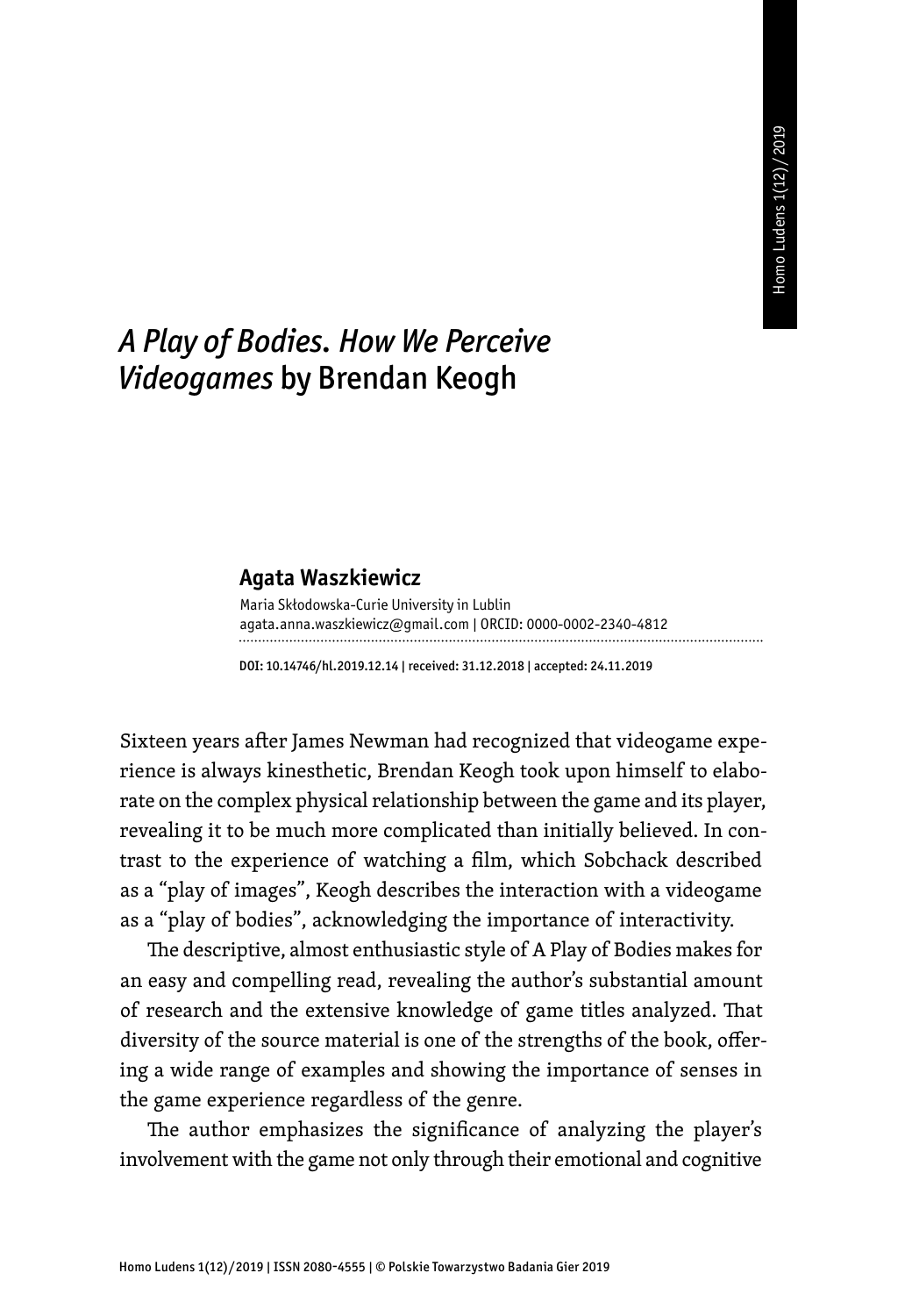engagement but also through their actions as embodied, corporeal beings. The book offers a close reading of a number of games through the way in which they engage the player not only in the broadest, kinesthetic meaning, but also, specifically, through how they are seen, heard, and felt. Although the role of senses in a videogame experience is often acknowledged and mentioned, in A Play of Bodies they are brought to the foreground: where the sight is essential in order to enjoy videogames, the hearing is often omitted apart from the rhythm or dancing games. However, as it is argued in the book, the senses are engaged during the entirety of the game experience – regardless of the game type – and allow one to feel the game world as one's own.

Among the mentioned philosophers and scholars, no one is as important to Keogh's approach as Maurice Merleau-Ponty, whose embodied phenomenology and the concept of the phenomenal body become crucial to understanding the player-and-videogame interaction and the cyborgian, hybrid body-at-the-videogame. In the act of playing the body merges with the console – be it a computer, PlayStation, or a mobile device – and it becomes impossible not only to see which has a bigger influence on the other, but also to decide which of them came first. As Keogh argues, that embodiment is an active, ongoing process which happens at the many layers at the same time. Only the creation of that new posthuman player-and-game hybrid allows one to experience the game not just cognitively but as fully as anything in the "real", that is, non-virtual world. Keogh blatantly insists that when the player sees, touches, and perceives the game, at the same time it sees, touches, and perceives him, changing that relationship further. In that, the videogame becomes a living, almost conscious subject.

Hence, the first chapter offers the first step towards formulating the phenomenology of videogames, drawing initially from Maurice Merleau-Ponty's fundamental book Phenomenology of Perception, which concerns the embodiment as the means of spatial, temporal, and sensorial perception of the world. The concept of the phenomenal body broadens the definitions of the body in such a way as to incorporate into it objects and instruments one uses to experience and interact with the world. Just as Merleau-Ponty gives the example of a blind man's walking stick, the controller, keyboard, mouse, the computer and the console, and,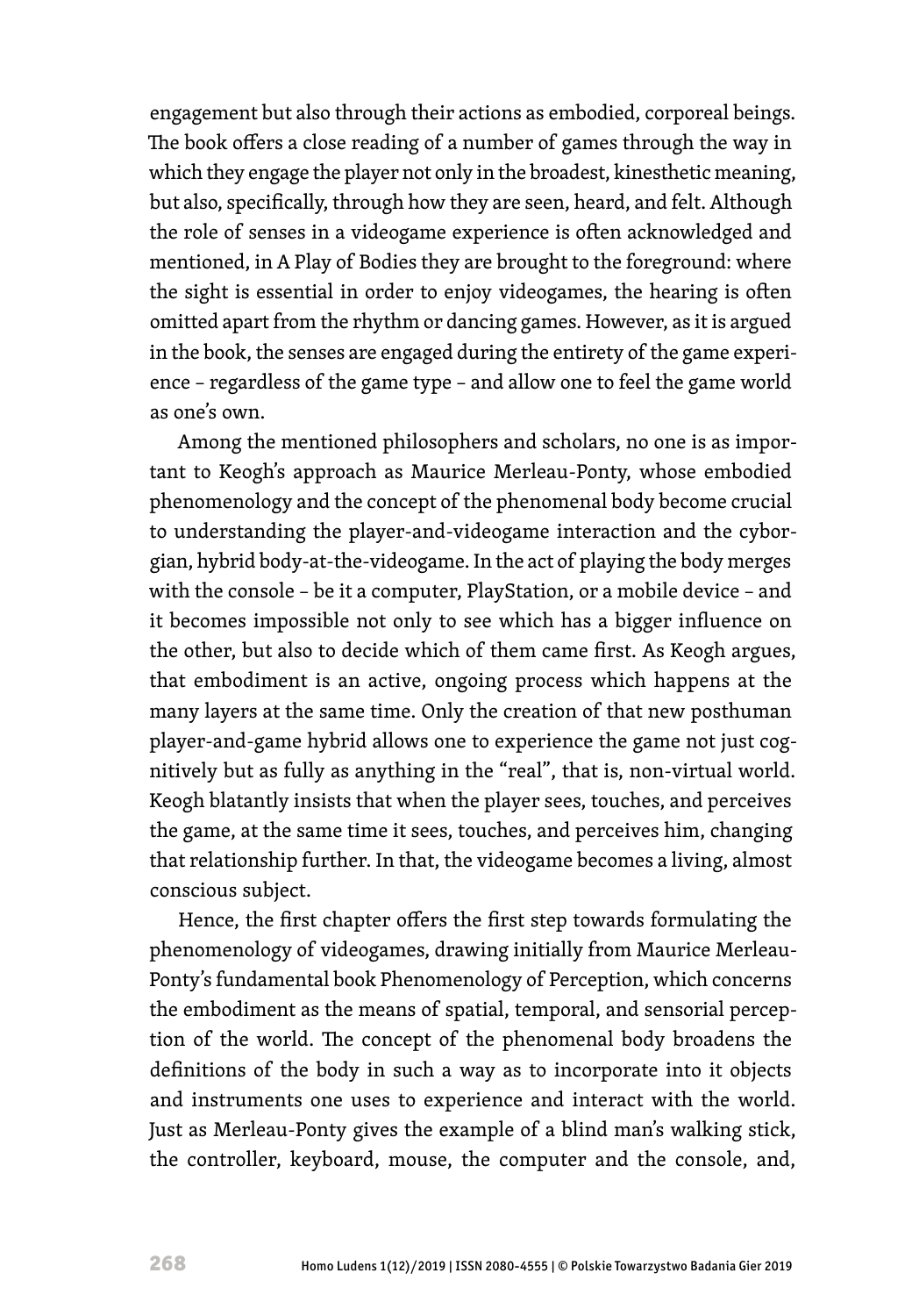eventually, the game itself, can become parts of the human body. Although aware of his debt towards the philosopher, Keogh leans more towards the feminist phenomenological critique of Merleau-Ponty's works, which accounts for the socially embedded nature of the embodied experience that makes it impossible to distinguish the human body from the tools it uses and the context in which it is used. The hybridization of the player's body becomes more literal in the use of the technology and game equipment: then the human is, always, a posthuman and a postphenomenological, in Ihde's words, being.

The consequences of this reach much further, though. The blurring of the difference between the virtual and the actual transfers also onto the worlds, for the game and the player are never contextless; as they merge, the two worlds cease to be as inseparable as one might think. This becomes even clearer in the second chapter, during the analysis of what happens when the videogame play leaves the domestic context and enters the public spaces through mobile videogames. Designed to be played in short intervals of time, often at public transport rather than in the comfort of one's home, they gradually changed the way games are played, further influencing the immersion. Where both the computer and most of the stationary consoles allow the player to easily distinguish between virtual and actual worlds, mobile devices challenge that dichotomy, further complicating the relationship between human and technology. Where the previous chapter explored the hybridization of the player's body, here it is the hybridisation of the player's worlds that is being scrutinized.

In order to analyze the co-attentiveness demanded by mobile videogames, the author chose two games: the blockbuster Angry Birds series and the niche game Ziggurat. In the chapter, it is argued that, contrary to popular belief, there is no substantial difference between how the player interacts with games at home and in public spaces, namely public transportation where mobile games are often played. This becomes more clear in the latter example. There, Hjorth's term "copresence" is used to describe the phenomenon of being present in and being aware of both worlds at once by incorporating both the mobile phone into the day-to-day life and the day-to-day life into the mobile phone use. The example discussed is familiar to most readers and it includes the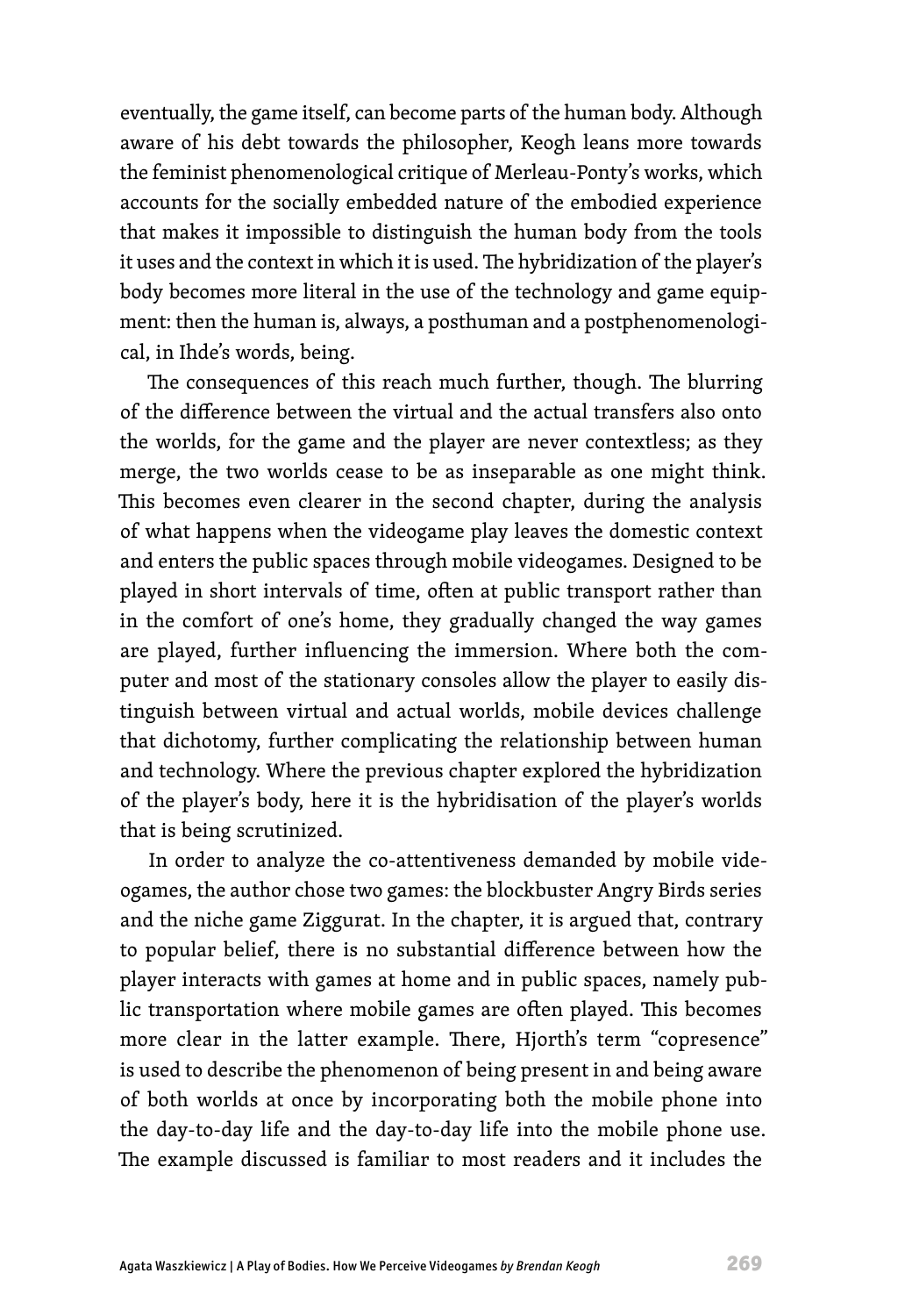experience of playing a turn-based game, such as Angry Birds, on the bus – while engrossed in the gameplay one is simultaneously paying attention to the world outside the window. The hybrid form of attention (and distraction) manifests in this peculiar ability to both continue and succeed at the game and to be able to respond to real-world stimuli and information, and, in practice, not to miss the bus stop. This constitutes a new, particular type of immersion as distraction where this co-attentiveness can be perceived as a state of balance between the perception of two worlds. Interestingly and crucially, Keogh emphasizes that although it is easier to observe this type of perception in the context of mobile games, all videogames engage the player's attentiveness in the similar way, albeit to a different degree.

The third and fourth chapters are where the author develops further his understanding of kinesthetic embodiment through the way the play incorporates specific senses: touch, sight, hearing. By analyzing what the body does during the time where the play is seemingly the least active and interactive – that is, while the player is seated on the couch in front of a screen – the author tries to deny the assumption that some gameplay experiences are more "embodied" than the other. Furthermore, the third chapter explores the "embodied literacy", following the notion of the "embodied textuality", which signals that playing a game is not intuitional nor natural, but just like one needs to first learn how to read to fully appreciate a novel, a player has to learn how to play a game first. That requires, among other things, mastering the controllers: for example, the QWERTY keyboard which, although intuitional for many computer-users, actually has nothing natural about it. If a tool is to be used, it has to become ready-at-hand, to use Heideggerian terminology, one needs to learn how to use it first through repetitive use and conventions.

The fourth chapter offers a closer look at the audiovisual components of videogames, first through Dylan Fitterer's Audiosurf, a rhythm videogame which shows how sensorial, somatic experience can be created through tuning the player's skill to the music. While both the soundtrack music and the sound-based feedback are commonly used in games, this game genre demands each its player to pay more careful attention to what is usually omitted as less important. The second analyzed game, Slave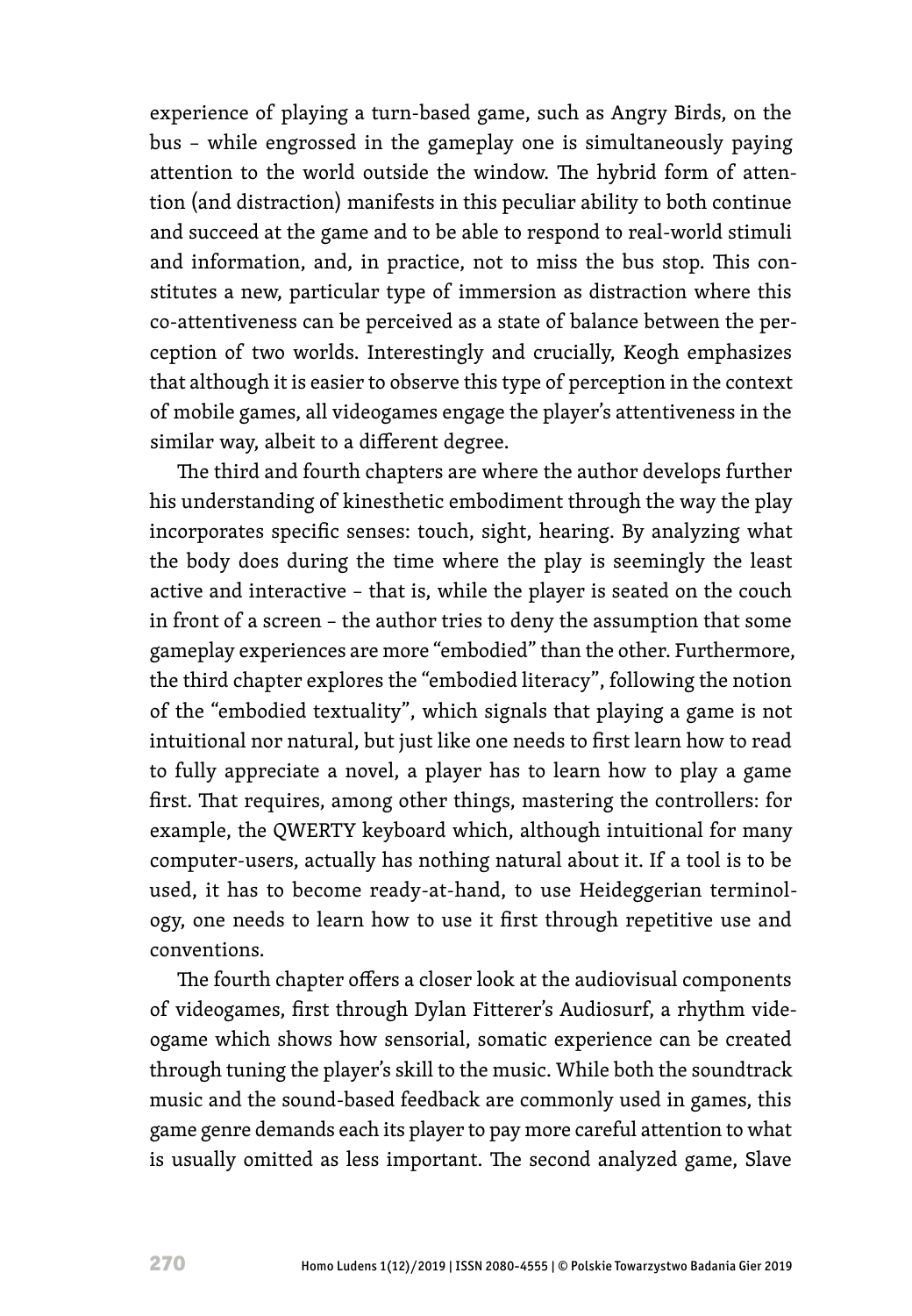of God, ponders the question how to convey the synesthetic feeling of being in the nightclub without employing realistic visuals, offering an interesting take on how games make us feel, as the game operates on impressions rather than representations. The chapter starts with a brief summary of the theories concerning those games that require bodily movement, like dance games or Kinect sports games. Just like the movement is in those games a core gameplay mechanic – the player's body is almost literally equated with a controller – the music becomes a similarly defining element of rhythm games, whose audiovisual design is not just an aesthetic addition, but, in fact, a core feature making games meaningful.

The fifth chapter further analyses rhythm in play but pays more attention to the moments of disruption, to the space between the actual and virtual time to which Jesper Juul refers as "incoherent time". Keogh analyses the nonlinearity of videogame time and its difference from the real time, arguing that due to its discrepancies and fluctuations "time travel is a banal feature of videogame play". The chapter goes on to analyze how the paradox of the characters' multiple deaths and the possibility of multiple lives are not only central to most videogames, but also how they are explored the most through those titles that clearly threaten the "sanctity of the saved game". Repeated failures encourage multiple retries and conclusions, and, with synchronic experiences, this allows the player to experiment with the various rhythms of the game. Diachronic alternatives let the author raise the question of the authentic and inauthentic performances of the player and the character they control.

Finally, the sixth and the last chapter once again returns to the concept of Haraway's cyborg, which, together with the metaphor of the "hacker", is often used in popular culture to construct the "gamer" as masculine and hegemonic. Tracing the mythos of the gamer back to the early hacker myth, Keogh once again makes the comparison between Haraway's feminist cyborg and the player. Then, the author explores how the rise in casual and avant-garde videogames allows for the exploration of marginalized videogame identities. Those games can be seen as exploring the constraints, limiting movement rather than enabling it in order to draw attention to the hardships of the non-normative.